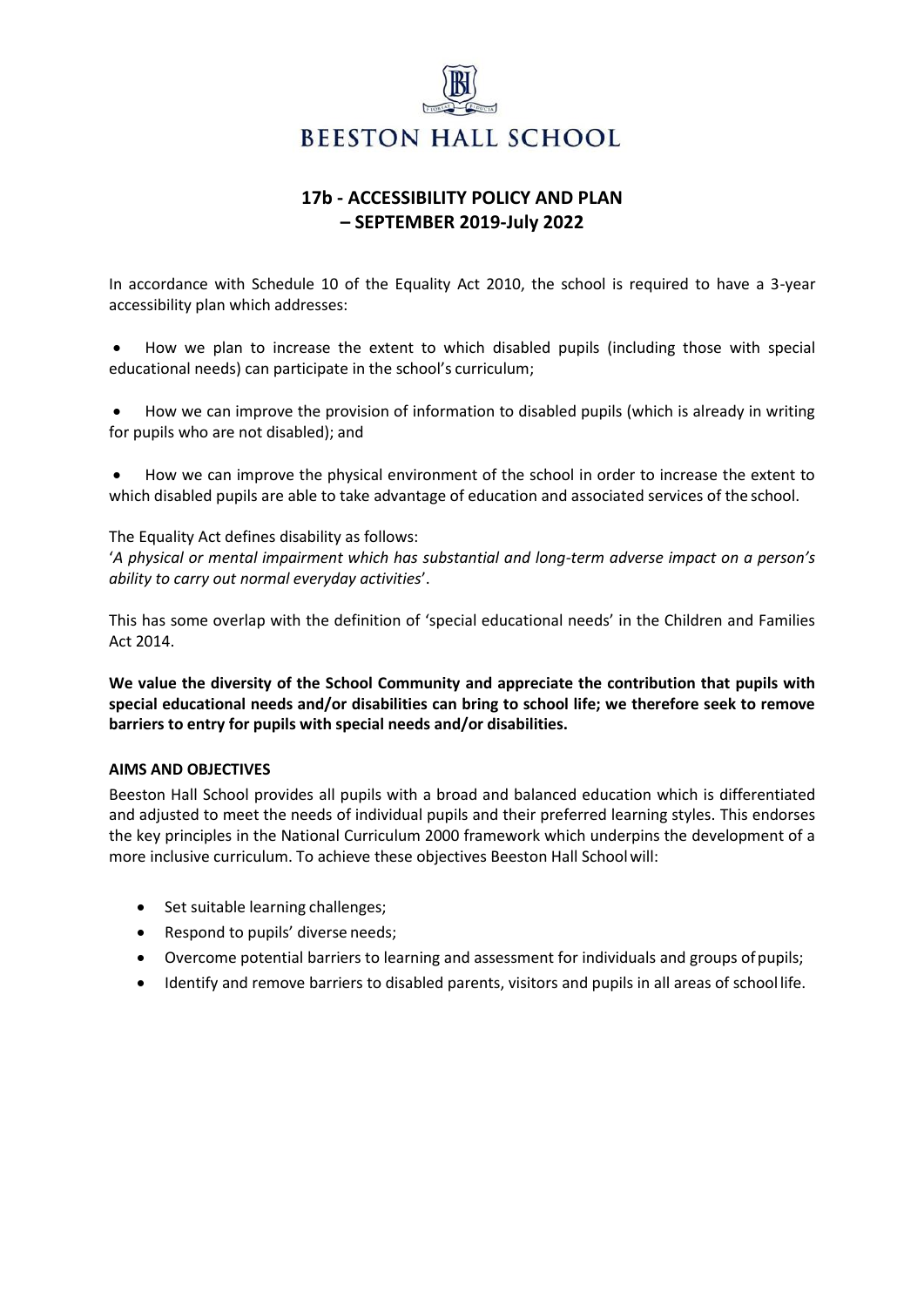### **Beeston Hall School's Ethos and Aims**

Beeston Hall's whole school aims stress:

- Continuity and balance and recognition of the individual
- Variety of experiences, skills, concepts, knowledge

A child at Beeston Hall has the opportunity to enhance self‐esteem and the ability to value each person's own worth through a caring, secure environment:

- To develop an awareness of self and self-confidence as well as sensitivity toward others
- To develop self‐discipline and self‐esteem
- To develop acceptable behaviour and co‐operation

To enhance the natural curiosity that children exhibit about themselves and their world, and use their curiosity to foster positive attitudes to learning:

- To develop an inquiring mind and independent thought
- To be able to make reasoned judgements and choices
- To be able to identify problems, investigate and find solutions
- To be able to plan independent work and organise 'spare' time
- To encourage creative thinking & perseverance
- To learn how to acquire information from various sources and record it in variousways
- To be able to communicate ideas and information in a variety of ways for different purposes and occasions.

To develop each individual to his/her potential through the offering of a wide range of high quality experiences:

- To provide differentiated learning to meet individual needs
- To provide equal opportunity for all
- To extend talents and interests
- To develop children as autonomous learners

To develop social awareness, group responsibility and empathy through the social context of learning:

- To enjoy the same experience regardless of sex, race or colour
- To be sensitive to the needs of others
- To develop a set of beliefs and values
- To develop confidence to make and hold moral judgements
- To develop respect for religious and moral values of other religions, races and ways of life

To provide first-hand experiences which enable children to acquire concepts and skills which will help them to understand themselves, their culture and the world in which they live:

- To develop a questioning attitude toward the environment
- To develop respect and care for themselves, their environment and the wider environment of the world
- To understand the growth and development of society, including local and national heritage
- To develop an understanding and appreciation of the world in which we live
- To be aware of other times and other places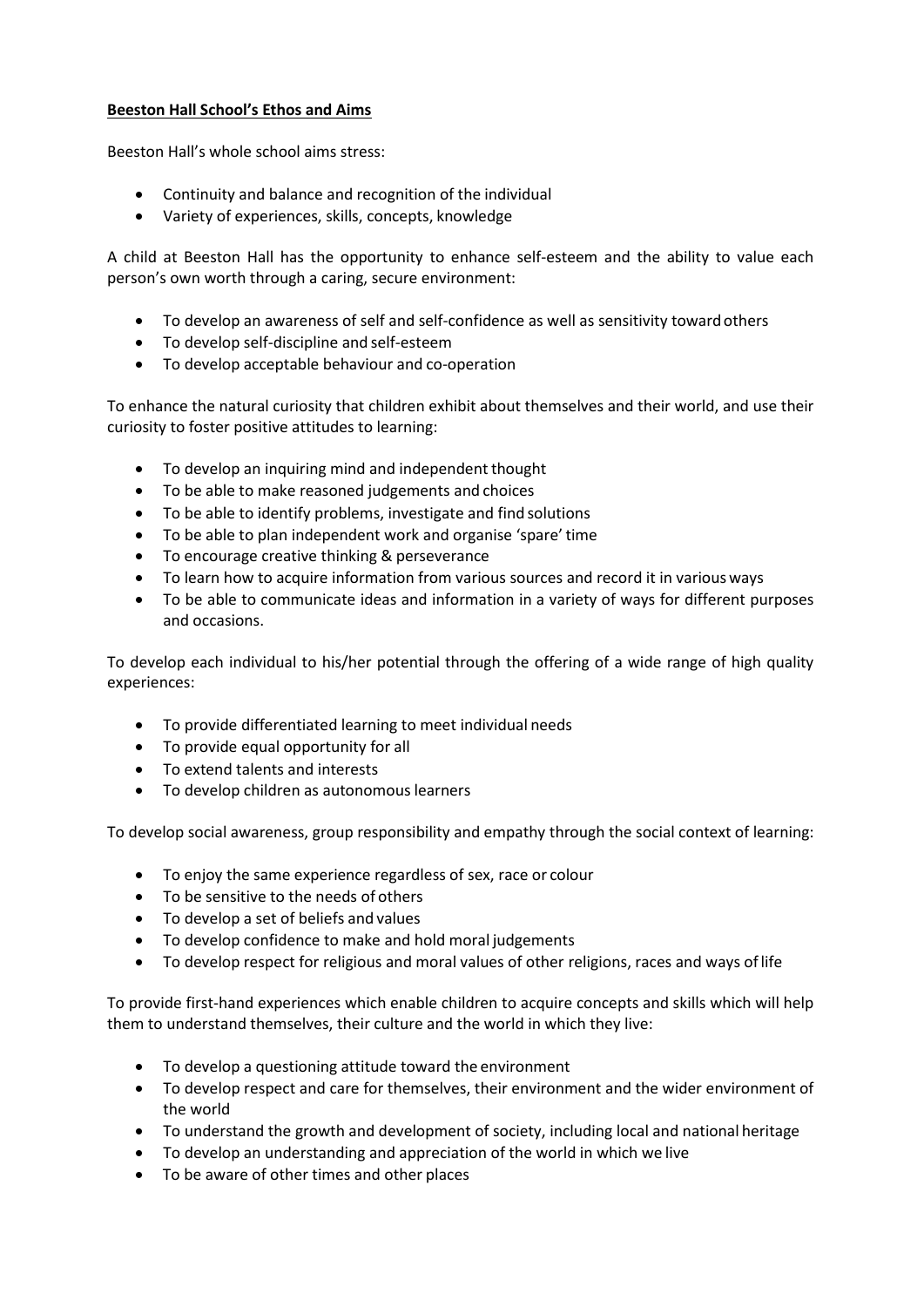To develop children's imagination and creativity by offering a wide range of experiences:

- To develop the skills to use music, drama and the arts, etc. as a means ofexpression
- To develop the ability to express feelings through the creative arts
- To appreciate all aspects of the arts
- To promote a health-conscious environment:
- To understand the importance of health, hygiene and safety
- To involve regular exercise

To develop positive relationships between home, school and the community:

- To involve parents in their children's learning
- To develop a partnership between home and school, and school and thecommunity
- To involve parents in school life and links with other agencies

To provide a broad, balanced, differentiated curriculum for all children:

- To provide a variety of differentiated experiences
- To provide a balance of core and foundation subjects
- To develop policies and schemes of work for all areas of the curriculum.

#### **REASONABLE ADJUSTMENTS (within a reasonable time)**

Beeston Hall undertakes to make reasonable adjustments for pupils with disability so that they are not at a substantial disadvantage. We acknowledge that it is unlawful to charge for reasonable adjustments, which applies, at present, to adjustments made to 'a provision, criterion or practice'.

#### **Beeston Hall School's Context**

We are an independent school for boys and girls age range 4 years to 13 years. The school comprises of several buildings covering a large site, mostly of one or two-storey construction.

We are working within a national framework for educational inclusion provided by:

- Inclusive School (DfES 0774/2001)
- Equality Act 2010
- The SEN Code of Practice 2015
- ISI inspection

The priorities for the Accessibility Plan for our school were identified by a planning group that consisted of**:**

- **Fred de Falbe Head**
- **Fitty Watson (Retired) SENCO (currently Poppy Ionides)**
- **Sandra Lubbock Bursar**
- **Henrietta Lindsell SEND Governor**
- **Bob Hammond Deputy Head (Pastoral)**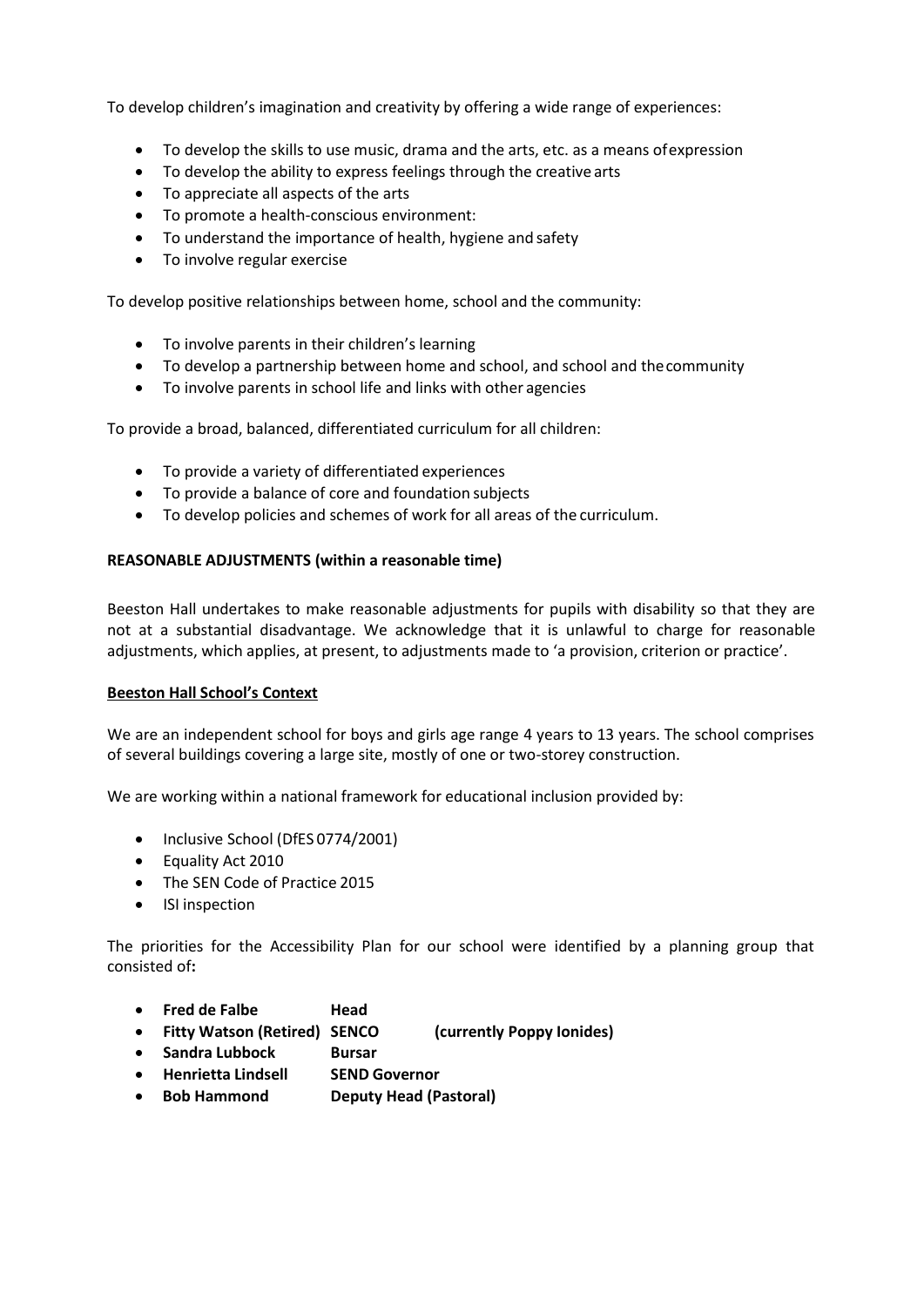#### **Recruitment, Development and Retention of Disabled Employees**

As part of our recruitment and equal opportunities policies the school aims to provide equality and fairness for all job applicants, employees whether part-time, full-time, fixed term or temporary, volunteers and Governing Body members irrespective of gender, marital status, race, ethnic origin, colour, nationality, national origin, religion or belief, disability, sexual orientation, gender reassignment or age.

Reviewed by: Fred de Falbe and Sandra Lubbock 6.9.21

Monitored by: Bob Hammond 8.9.21

Next Review: 5th September 2022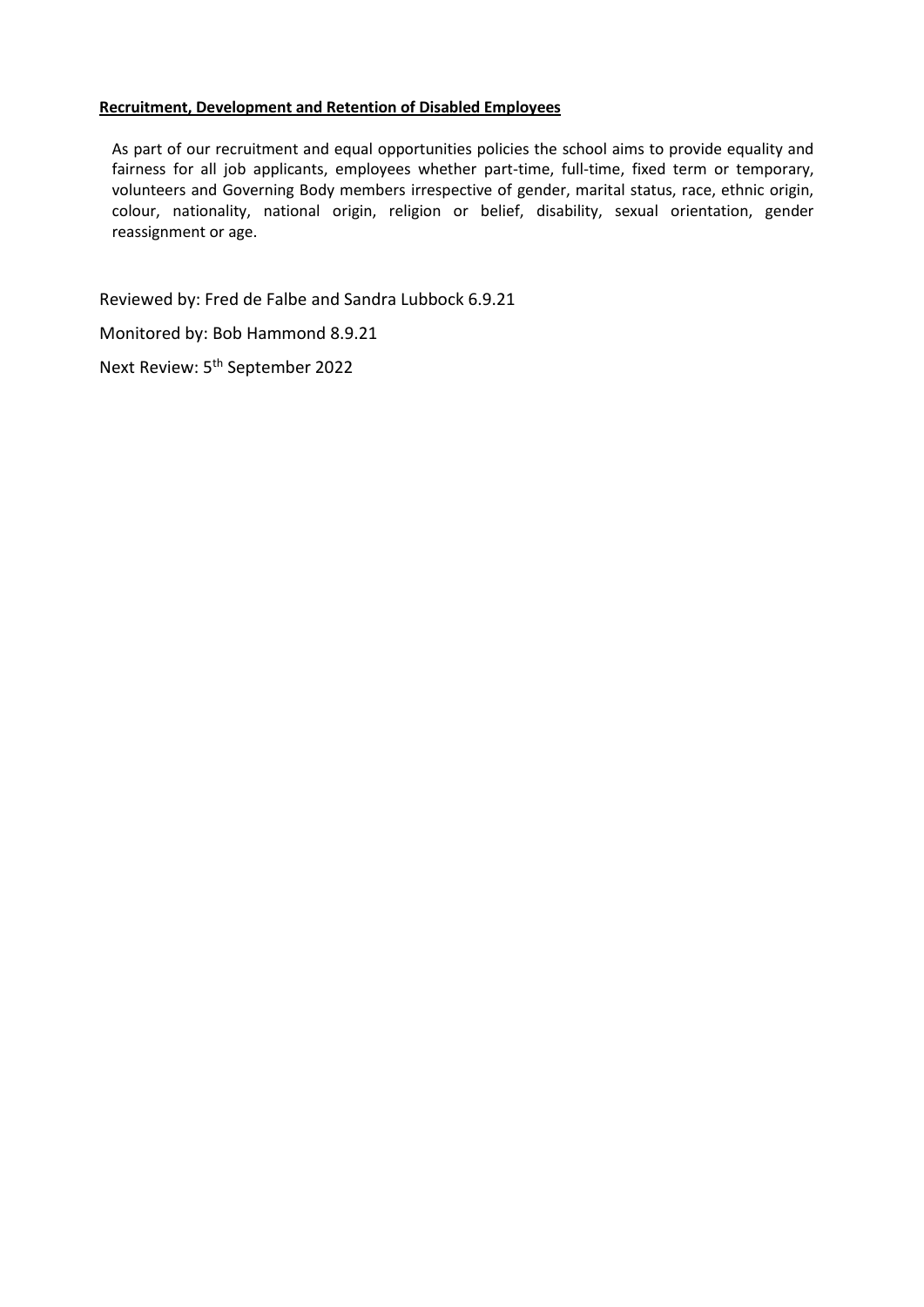## **Accessibility Plan 2019-2022**

## **Improving access to the physical environment of the school**

|                 | <b>Target</b>                                                                                                                                                                                          | <b>Action</b>                                                                                                         | <b>Resources</b>                                                     | <b>Timeframe</b>                      | <b>Outcome</b>                                                            | <b>Evaluation</b>                                                                                       |
|-----------------|--------------------------------------------------------------------------------------------------------------------------------------------------------------------------------------------------------|-----------------------------------------------------------------------------------------------------------------------|----------------------------------------------------------------------|---------------------------------------|---------------------------------------------------------------------------|---------------------------------------------------------------------------------------------------------|
| Short-Term      | 1. Consider and provide,<br>as far as possible, for<br>disabled access in all<br>new developments on<br>the site.<br>2. Move classrooms to a<br>downstairs room for a<br>manageable period of<br>time. | Head master and<br>Bursar to be aware<br>when planning.<br>Headmaster and DOS<br>to discuss options<br>when required. | Time, funding,<br>materials and<br>labour.<br>Time and<br>resources. | When<br>required<br>When<br>required. |                                                                           |                                                                                                         |
|                 | Consider master plan<br>3.<br>finding of the school<br>buildings from long<br>term development.                                                                                                        | Headmaster<br>and<br>Bursar to organise                                                                               | Time and funding                                                     | On hold at<br>present                 | plan<br>Master<br>not<br>actioned                                         |                                                                                                         |
|                 | 4. Liaise with parents of<br>any disabled child prior<br>to his/her arrival to<br>ensure we are able to<br>safely<br>provide<br>all<br>possible<br>physical<br>access arrangements                     | Headmaster and<br><b>SENCO</b>                                                                                        | Time                                                                 | When<br>required                      |                                                                           |                                                                                                         |
| Medium-<br>Term | 1. To build ramps into the<br>Pre prep                                                                                                                                                                 | <b>Headmaster and Bursar</b><br>to investigate costs                                                                  | Time<br>Funding<br>Materials and<br>labour.                          | Summer<br>2019                        | In the short-term<br>we have bought<br>portable<br>some<br>ramps pre-prep | We had a pupil in a<br>wheelchair for a while<br>and they coped well<br>with<br>access<br>arrangements. |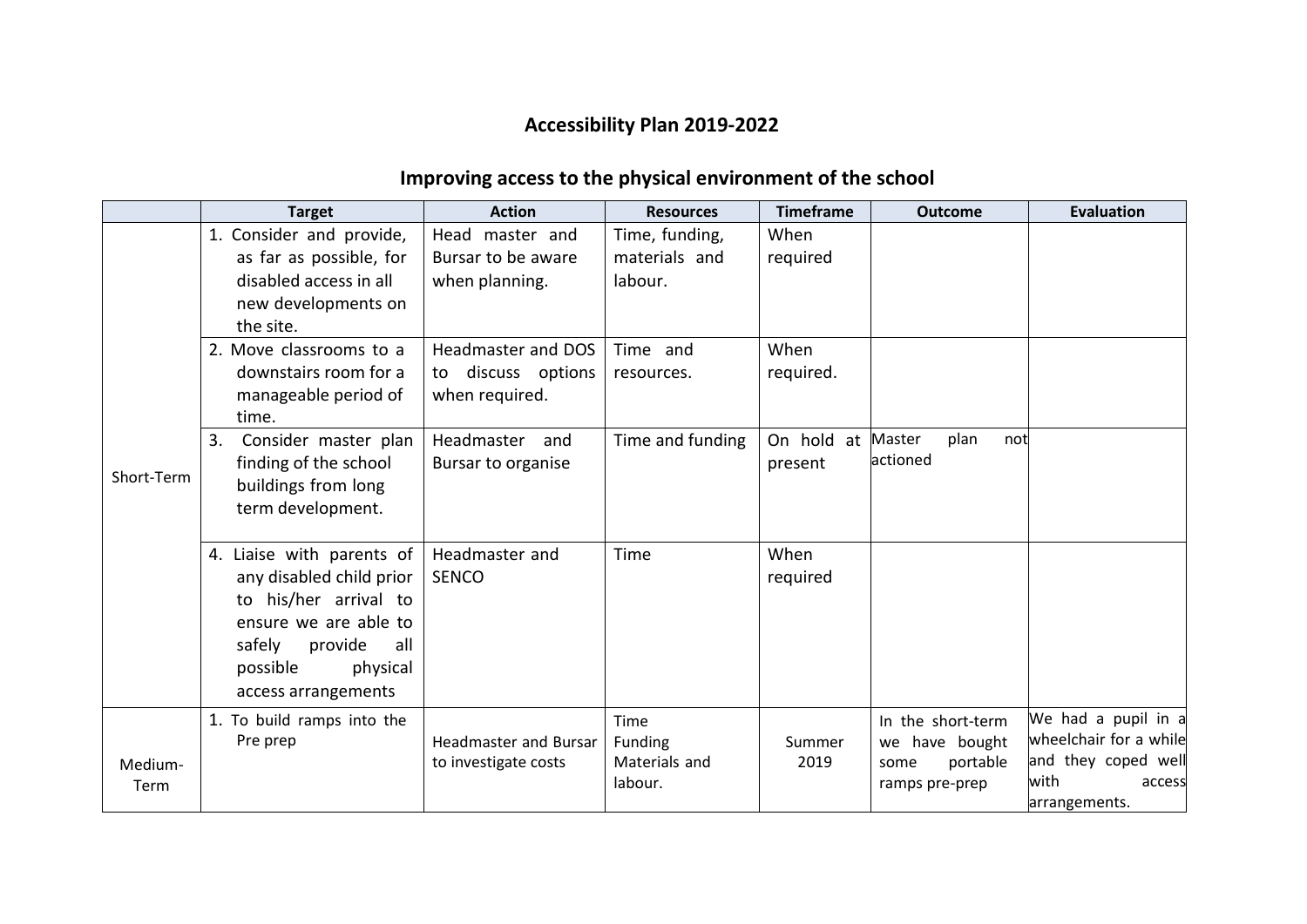|           | 2.<br>removable<br>To<br>buy<br>aluminium<br>for<br>ramp<br>steps behind the Sports<br>Hall or for outside staff<br>loos | <b>Headmaster and Bursar</b><br>to investigate costs | Time<br><b>Funding</b><br>Materials and<br>labour. | Summer<br>2019 |  |
|-----------|--------------------------------------------------------------------------------------------------------------------------|------------------------------------------------------|----------------------------------------------------|----------------|--|
|           | 3. Tarmac/ concrete the<br>route from the pre prep<br>to the path to the art<br>room                                     | <b>Headmaster and Bursar</b><br>to investigate costs | Time<br><b>Funding</b><br>Materials and<br>labour. | Summer<br>2019 |  |
| Long Term | 1. Stairlift for boarders in<br>if<br>Main<br>House<br>required.                                                         | Bursar to investigate<br>costs.                      | Time<br><b>Funding</b><br>Materials and<br>labour  | Ongoing.       |  |
|           | Stairlift in classroom<br>2.<br>blocks if required.                                                                      | Bursar to investigate<br>costs.                      | Time<br><b>Funding</b><br>Materials and<br>labour  | Ongoing        |  |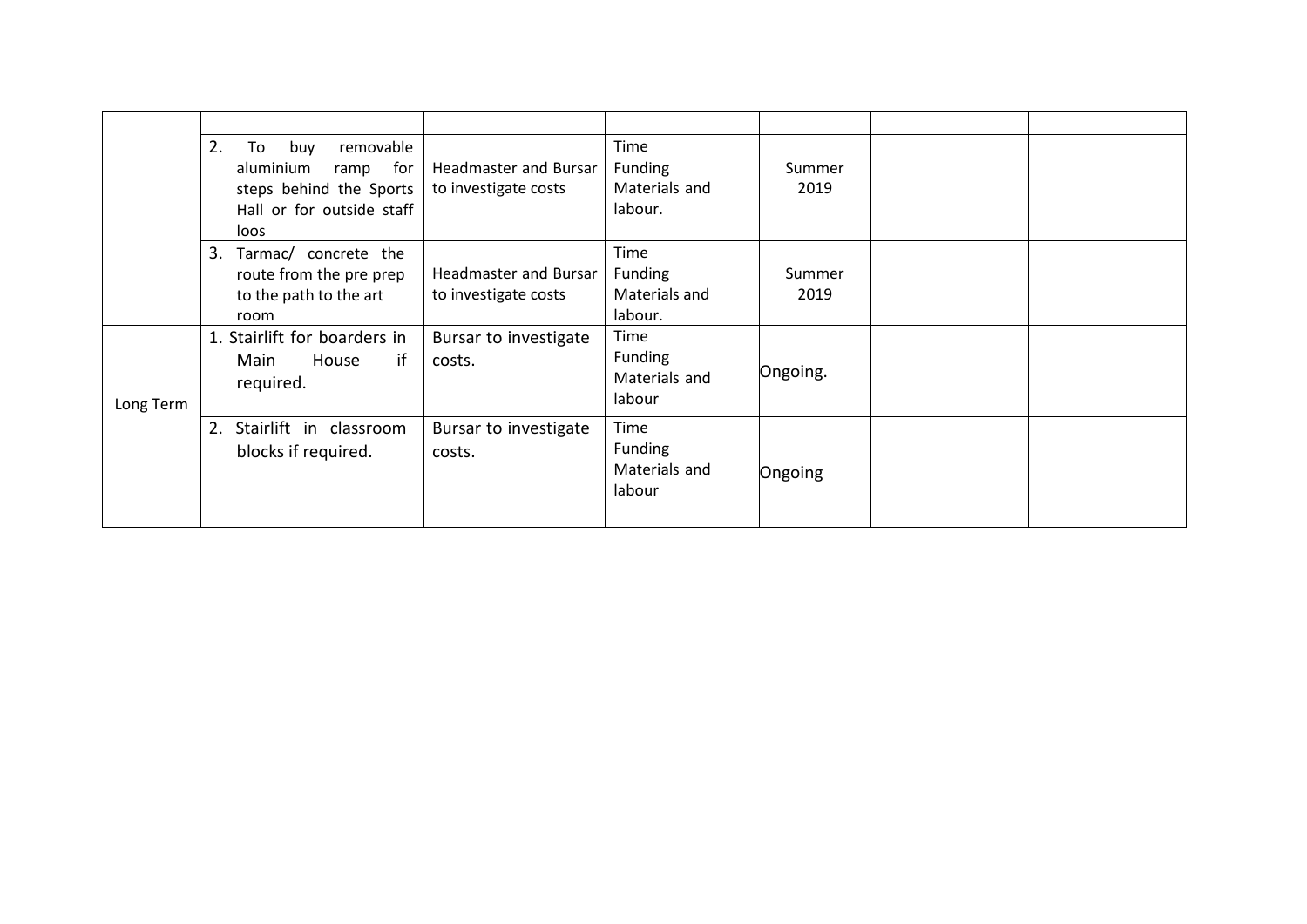|                | <b>Target</b>                                                                                                                                                                                                                                                                                                                | <b>Action</b>                                                                                                                                                                                                                                                                                                                                                                 | <b>Resources</b>                                                                                                      | <b>Timeframe</b>                         | <b>Outcome</b>                                                       | <b>Evaluation</b>                                                         |
|----------------|------------------------------------------------------------------------------------------------------------------------------------------------------------------------------------------------------------------------------------------------------------------------------------------------------------------------------|-------------------------------------------------------------------------------------------------------------------------------------------------------------------------------------------------------------------------------------------------------------------------------------------------------------------------------------------------------------------------------|-----------------------------------------------------------------------------------------------------------------------|------------------------------------------|----------------------------------------------------------------------|---------------------------------------------------------------------------|
| Short-<br>Term | 1. Teachers will continually<br>update their differentiation<br>strategies using<br>Recommendations<br>$\bullet$<br>on the Additional<br>Needs sheets<br>The differentiation<br>$\bullet$<br>booklet sent out<br>the<br>L/S<br>from<br>department.<br>to inform their teaching and<br>provide good Quality First<br>teaching | <b>Observations of lessons</b><br>Headmaster,<br>by<br>Director of Studies and<br><b>SENDCo</b><br>to include<br>looking<br>at<br>differentiation<br>using<br>appropriate strategies<br>for individual children<br>the<br>Additional<br>on<br>Needs register<br>Information on Quality<br>first teaching and the<br>four stage SEND system<br>to go to all teaching<br>staff. | Differentiation<br>booklet<br>to<br>incorporate<br>Four<br>stage SEND system;<br>Graduated<br>approach<br>information | End of July<br>2020<br>in<br>preparation | All staff will be<br>informed about<br>Graduated<br>the<br>approach, |                                                                           |
|                | 2. Teachers together with L/S<br>dept will<br>gain<br>more<br>confidence in using the<br>Graduated<br>Approach of<br>assess, plan, do, review<br>system from the 2015 Code<br>of Practice                                                                                                                                    | Make NASEN training<br>available for all.                                                                                                                                                                                                                                                                                                                                     | Access to free<br><b>NASEN Training.</b>                                                                              | Training<br>given<br>by SENCO            | Training on going                                                    | Staff to develop<br>their planning for<br>next year using this<br>system. |
|                | 4. Liaison with outside<br>agencies according to the<br>needs of individual pupils                                                                                                                                                                                                                                           | Headmaster<br>and<br>SENCO to make contact<br>with<br>relevant<br>agencies                                                                                                                                                                                                                                                                                                    | Computer<br>and<br>telephone                                                                                          | When required                            |                                                                      |                                                                           |
|                |                                                                                                                                                                                                                                                                                                                              |                                                                                                                                                                                                                                                                                                                                                                               |                                                                                                                       |                                          |                                                                      |                                                                           |

# **Increasing access for disabled pupils to the curriculum**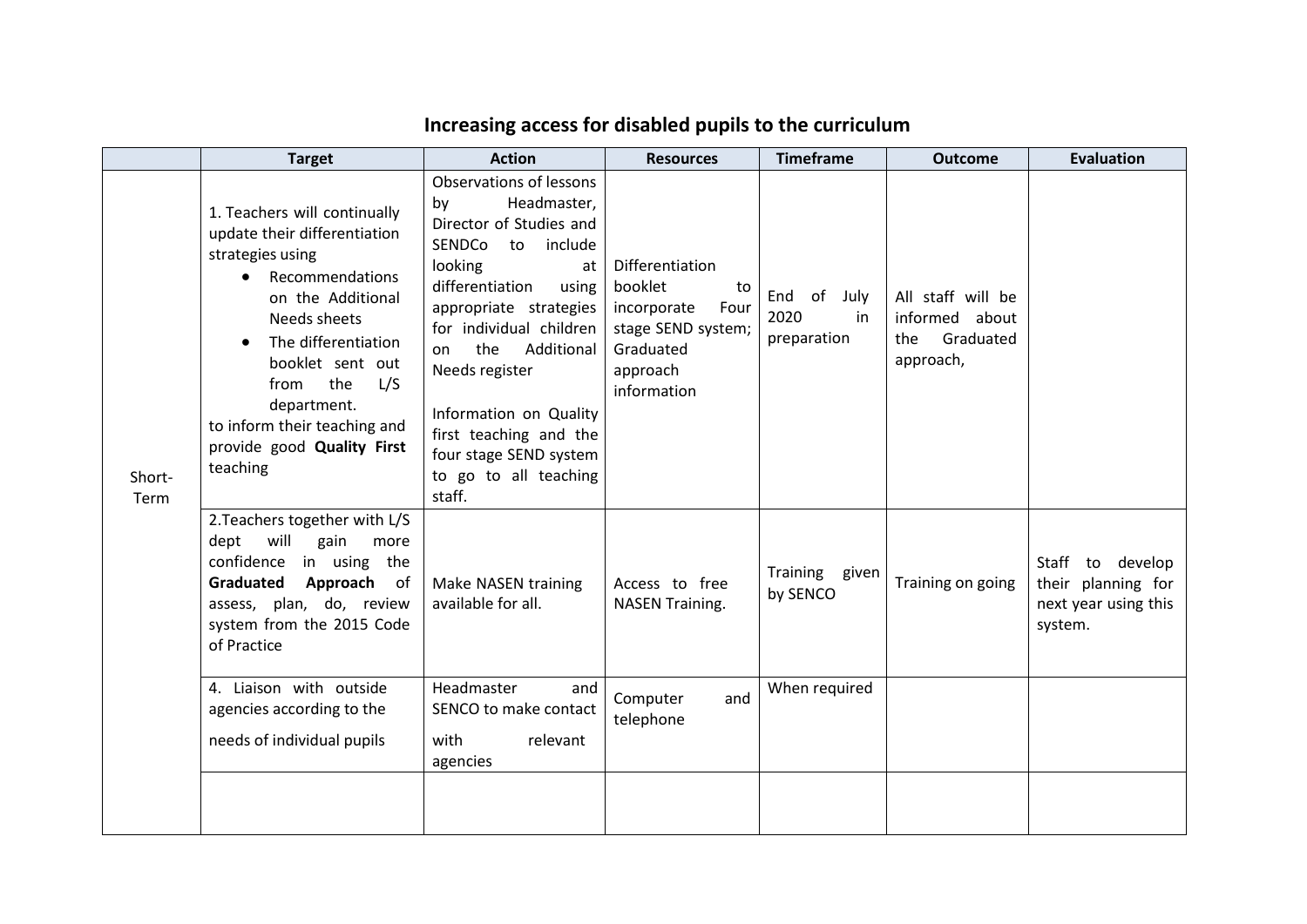|                | 5. To appoint a governor who<br>holds the SEND portfolio                                                                 | PI to meet and inform<br>Governor of all that<br>SEND do and to explain<br>how L/S and SEND<br>comply with legal<br>requirements | Time                                                                           | Immediate | Henrietta Lindsell<br>appointed by FdeF<br>26.11.16                                                                                                                                    | Regular visits by SEN<br>governor |
|----------------|--------------------------------------------------------------------------------------------------------------------------|----------------------------------------------------------------------------------------------------------------------------------|--------------------------------------------------------------------------------|-----------|----------------------------------------------------------------------------------------------------------------------------------------------------------------------------------------|-----------------------------------|
|                | 6.To set up 'drop in' quiet,<br>sensory area where children<br>can find a person to speak to<br>and get informed advice. | Overall team to<br>be appointed.<br>and<br>L/S<br><b>PI</b><br>department to equip<br>and staff                                  | Budget approved<br>£200<br>To include help<br>from the ground<br>support staff | Jan 2019  | Children will be<br>able to come to a<br>quiet corner to<br>de-stress, speak<br>to a member of<br>staff and return to<br>class in a frame of<br>mind where they<br>are ready to learn. |                                   |
|                | 1. Touch typing courses for<br>children with handwriting<br>and spelling difficulties                                    | Touch typing courses<br>to be set up and<br>managed                                                                              | Timetabling<br>Computers                                                       | 2019      | Children will be<br>able to complete<br>their<br>prep<br>electronically                                                                                                                |                                   |
| Medium<br>Term | 2. Computers to be used by<br>SEND children in class for<br>their extended writing tasks.                                | Enable<br>all<br>chrome<br>books to save to Pupil's<br>profile and to print<br>remotely<br>in<br>all<br>buildings.               | Chrome books<br>Wifi                                                           | 2019      | Children with SEND<br>should show better<br>organisational skills<br>and an increased<br>quantity of work<br>produced.                                                                 |                                   |